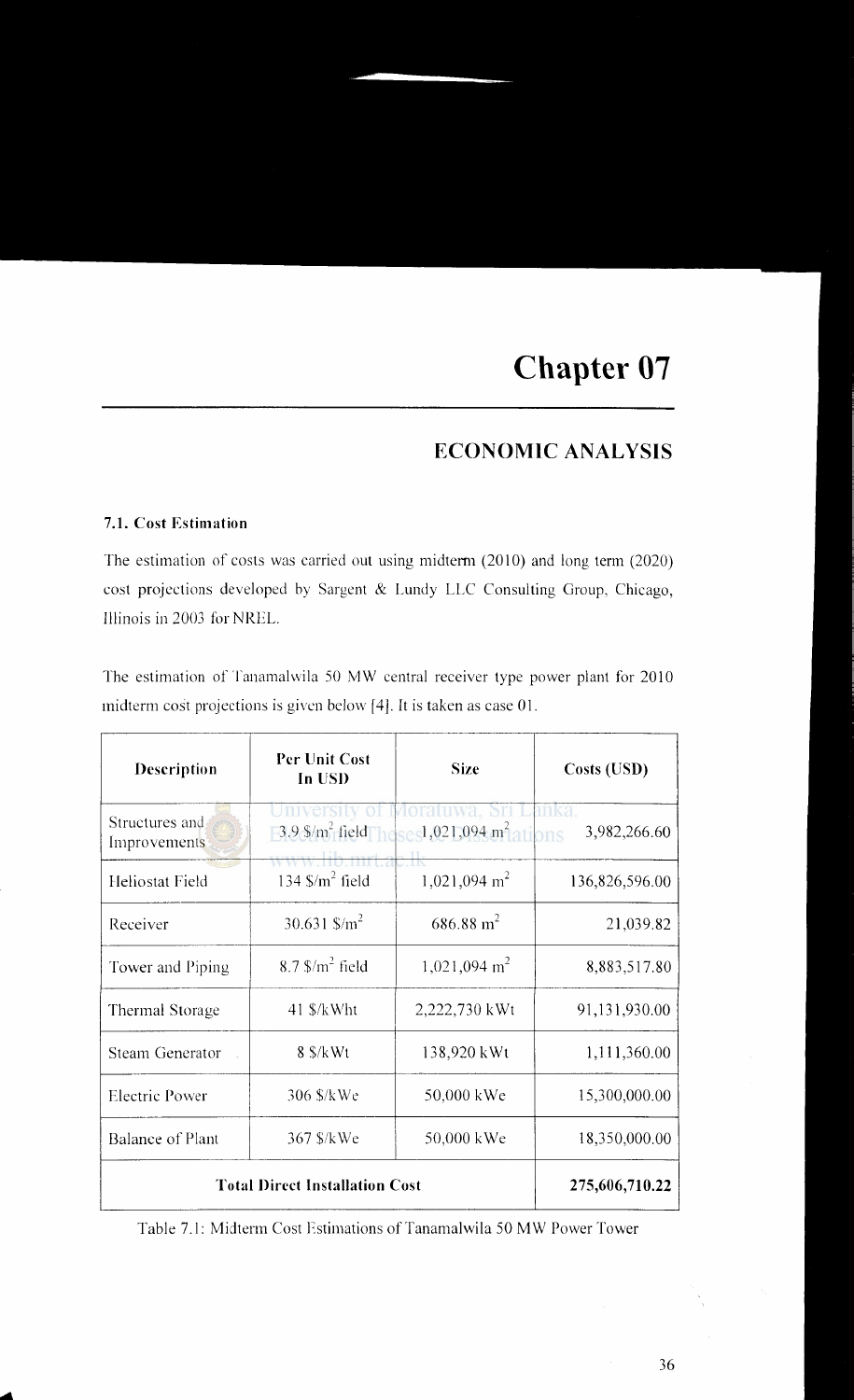The estimation of Tanamalwila 50 MW central receiver type power plant for 2020 long term cost projections is given below [4]. It is taken as case 02.

| Description                    | Per Unit Cost<br>In USD                 | <b>Size</b>             | Costs (USD)          |
|--------------------------------|-----------------------------------------|-------------------------|----------------------|
| Structures and<br>Improvements | $2.7$ $\frac{\text{m}^2}{\text{field}}$ | $1,021,094 \text{ m}^2$ | 2,756,953.80         |
| Heliostat Field                | $117$ S/m <sup>2</sup> field            | $1,021,094 \text{ m}^2$ | 119,467,998.00       |
| Receiver                       | 23.834 $\frac{\text{m}}{\text{m}^2}$    | $686.88 \text{ m}^2$    | 16,371.10            |
| Tower and Piping               | 9.1 $\frac{\text{m}^2}{\text{field}}$   | $1,021,094 \text{ m}^2$ | 9,291,955.40         |
| Thermal Storage                | $40$ \$/kWht                            | 2,222,730 kWt           | 88,909,200.00        |
| <b>Steam Generator</b>         | $7$ \$/ $kWt$                           | 138,920 kWt             | 972,440.00           |
| Electric Power                 | 231 \$/kWe                              | 50,000 kWe              | 11,550,000.00<br>ons |
| <b>Balance of Plant</b>        | 169 \$/kWe                              | 50,000 kWe              | 8,450,000.00         |
|                                | <b>Total Direct Installation Cost</b>   |                         | 241,414,918.30       |

Table 7.2: Long term Cost Estimations of Tanamalwila 50 MW Power Tower

The balance-of-plant costs include general balance-of-plant equipment, condenser and cooling tower system, water treatment system, fire protection, piping, compressed air systems, closed cooling water system, instrumentation, electrical equipment, and cranes and hoists.

It can be seen the highest cost of the plant is the cost of heliostats field of 41.66% of the total cost. The other highest cost component is the thermal storage cost which amounts to 31% of the total cost.

.....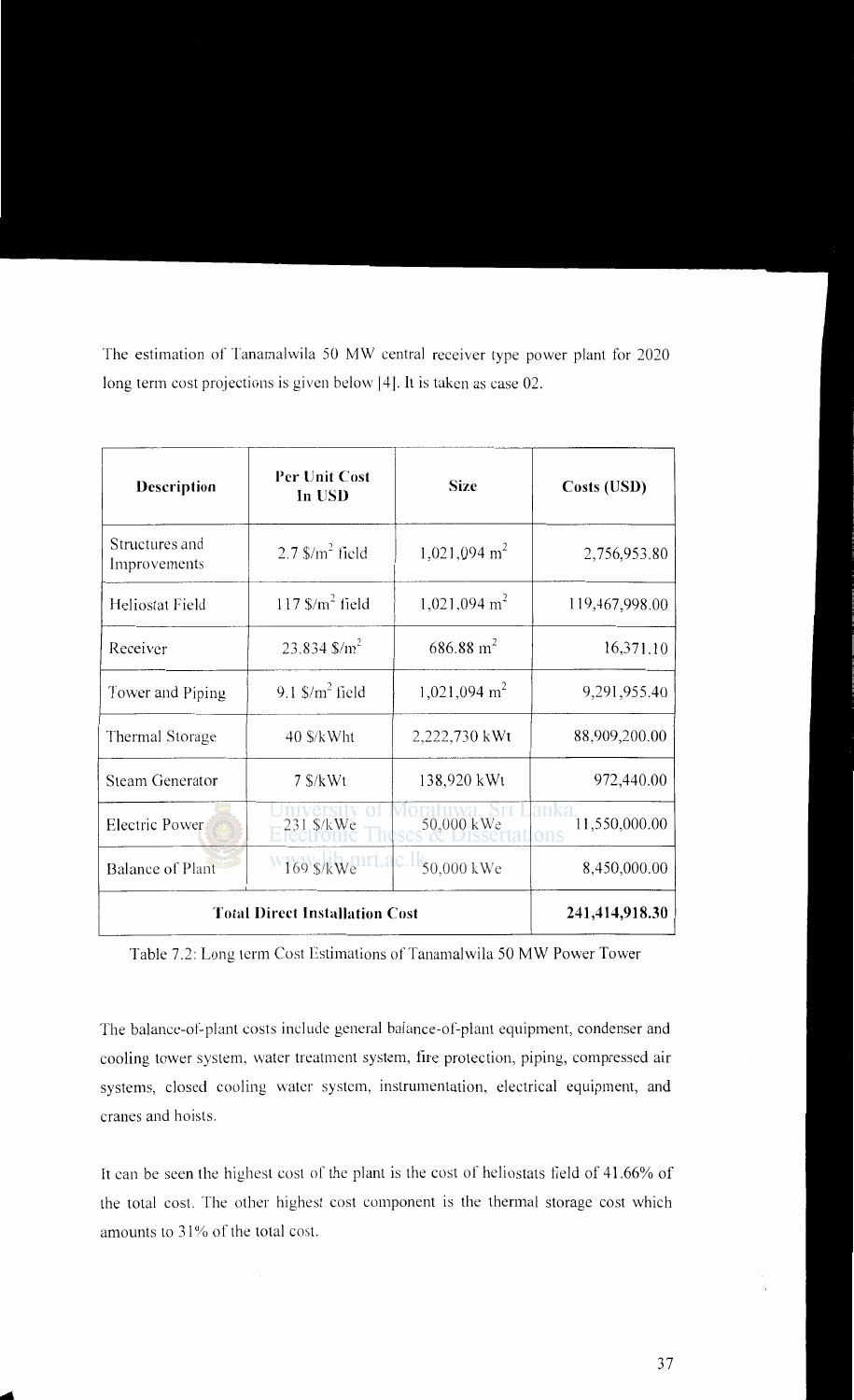The percentages of estimated costs components for case 02 (long term) are given below as a pic chart.



## **Power Tower Costs in Percentages**

figure 7.1: Power tower costs in percentages for long term estimation

#### **7.2. Estimation of Annual Energy Output**

The capacity factor is the ratio of the system's predicted electrical output in the first year of operation to the output had the system operated at its nameplate capacity [12],

$$
CF = \frac{E_{OutputYear1}}{P_{SystemCapacity}} .8760 \t\t 7.01
$$

Where,

....

CF Capacity factor.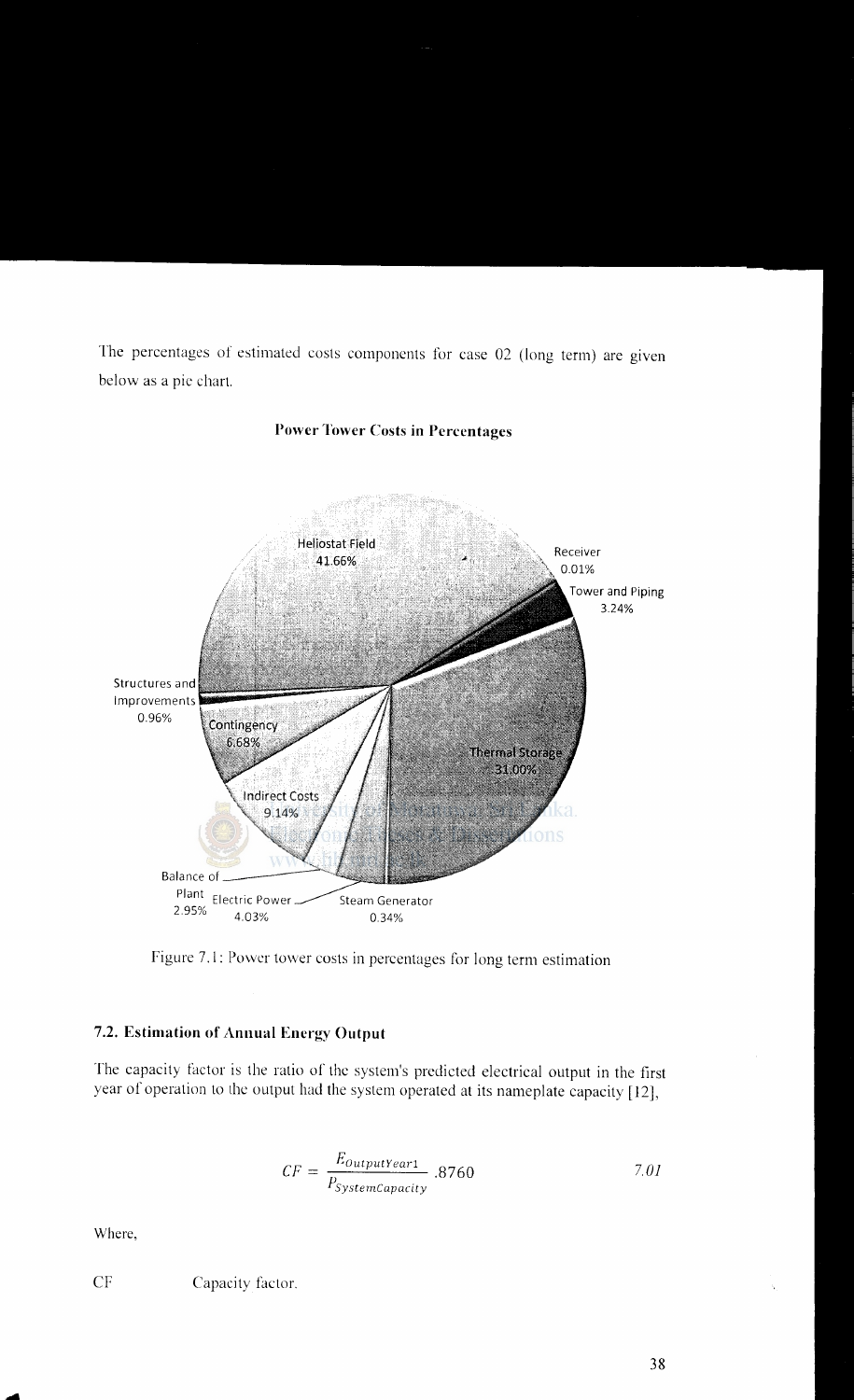$E_{\text{OutputYear}}$  The total annual electric generation in the first year of operation, P<sub>SystemCapacity</sub> The system's rated capacity expressed in kilowatts 8760 Number of hours in a year

It is assumed that the capacity factor equals to 50%. Accordingly the total annual electric generation in the first year of operation is 219 GWh.

#### 7.3. **Evaluation of Economic Feasibility**

...

Economic evaluation was carried out by a spread sheet program which is developed to perform economic evaluations for solar thermal power plants which is available at NREL website. The input parameters used to evaluate case 01 and case 02 are given in table 7.3. The analysis was carried out in US dollar terms.

| <b>Input Parameters for Economic Evaluation</b><br>Electronic Theses $\lambda$ | tuwa Case Uanka.<br><b>Dissertations</b> | Case 02           |
|--------------------------------------------------------------------------------|------------------------------------------|-------------------|
| www.lib.mrt.ac.lk<br>General                                                   |                                          |                   |
| Analysis Period                                                                | 30 yrs                                   | 30 yrs            |
| <b>Inflation Rate</b>                                                          | 2.50%                                    | 2.50%             |
| <b>Real Discount Rate</b>                                                      | $4.00\%$                                 | $4.00\%$          |
| <b>Taxes and Insurance</b>                                                     |                                          |                   |
| <b>State Tax</b>                                                               | 7.5%                                     | 7.5%              |
| Sales Tax                                                                      | $0\%$                                    | $0\%$             |
| Insurance                                                                      | $0.50\%$                                 | 0.50%             |
| Loan                                                                           |                                          |                   |
| Loan (Debt) Percent                                                            | 40.00%                                   | 40.00%            |
| Loan Term                                                                      | $20$ yrs                                 | 20 <sub>yrs</sub> |
| Loan Rate                                                                      | 4.00%                                    | 4.00%             |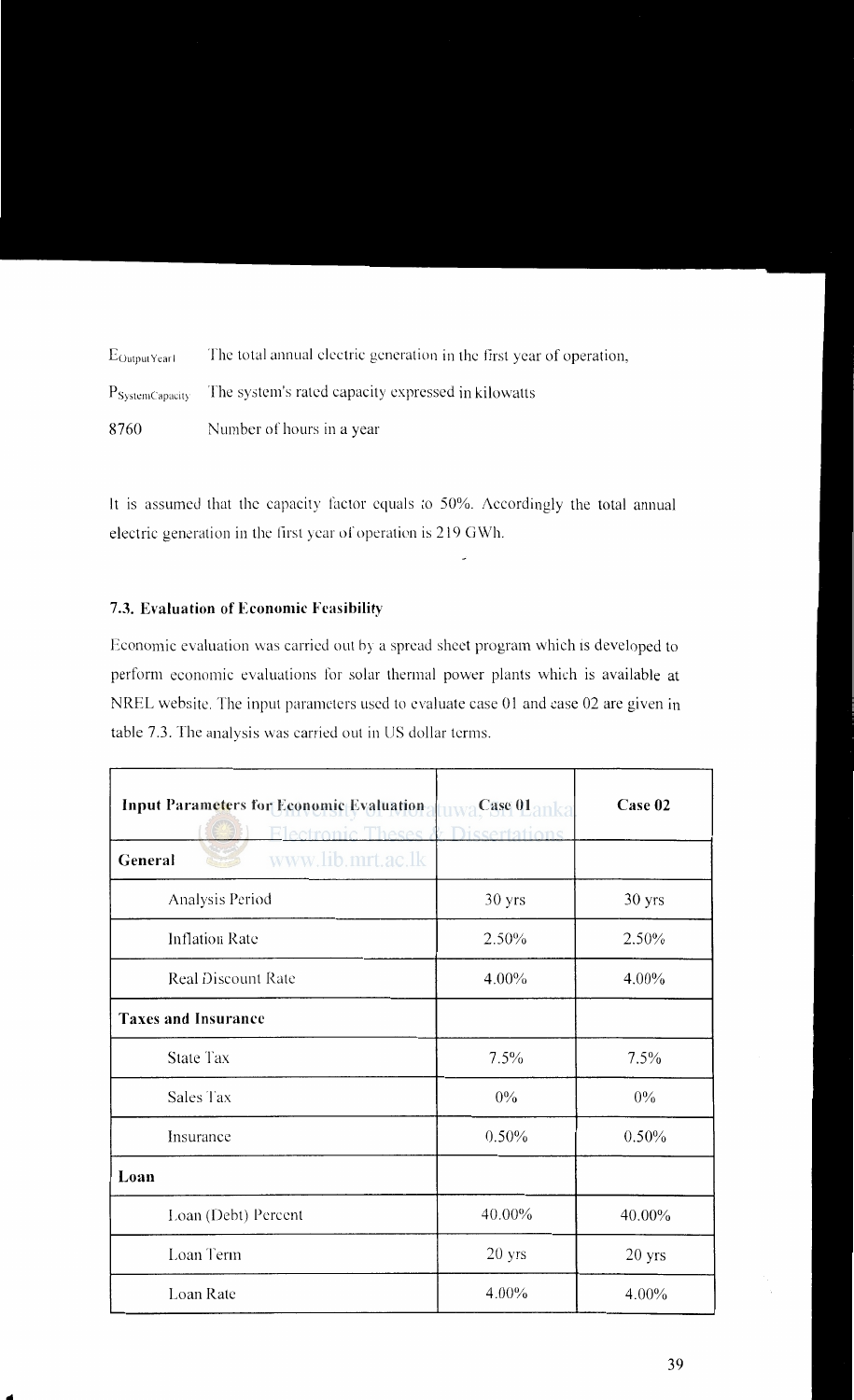| <b>Power Purchase Agreement</b>               |                         |                  |
|-----------------------------------------------|-------------------------|------------------|
| <b>PPA</b> Escalation                         | $1.0\%$                 | $1.0\%$          |
| <b>Constraining Assumptions</b>               |                         |                  |
| Minimum Required IRR                          | 15.00%                  | 15.00%           |
| Costs                                         |                         |                  |
| Capital (Direct) Cost                         | \$275,606,710.22        | \$241,414,918.30 |
| Contingency                                   | 10.00%                  | 10.00%           |
| Total Capital (Direct) Cost                   | \$303,167,381.24        | \$265,556,410.13 |
| Engineering, Procurement $\&$<br>Construction | 15.00%                  | 15.00%           |
| Project, Land, Other                          | 10.00%                  | $10.00\%$        |
| <b>Total Indirect Cost</b>                    | \$75,791,845.31         | \$66,389,102.53  |
| Total Installed Costversity of Morat          | \$378,959,226.55        | \$331,945,512.66 |
| Variable O&M (\$/MWh) mrt.ac.lk               | zissertations<br>\$8.00 | \$6.00           |
| Variable O&M Real Escalation                  | $1\%$                   | $1\%$            |
| <b>Performance Based Incentives (PBI)</b>     |                         |                  |
| Carbon Credit cost saving                     | $0.03$ \$/kWh           | $0.03$ \$/kWh    |
| <b>Energy Production</b>                      |                         |                  |
| First Year Annual Output (kWh)                | 219,000,000             | 219,000,000      |

Table 7.3: Input Parameters for Economic Evaluation

....

<sup>&</sup>lt;sup>1</sup> Emission factor for coal was taken as 0.963 kg/kWh and Carbon price as 32 USD per metric ton.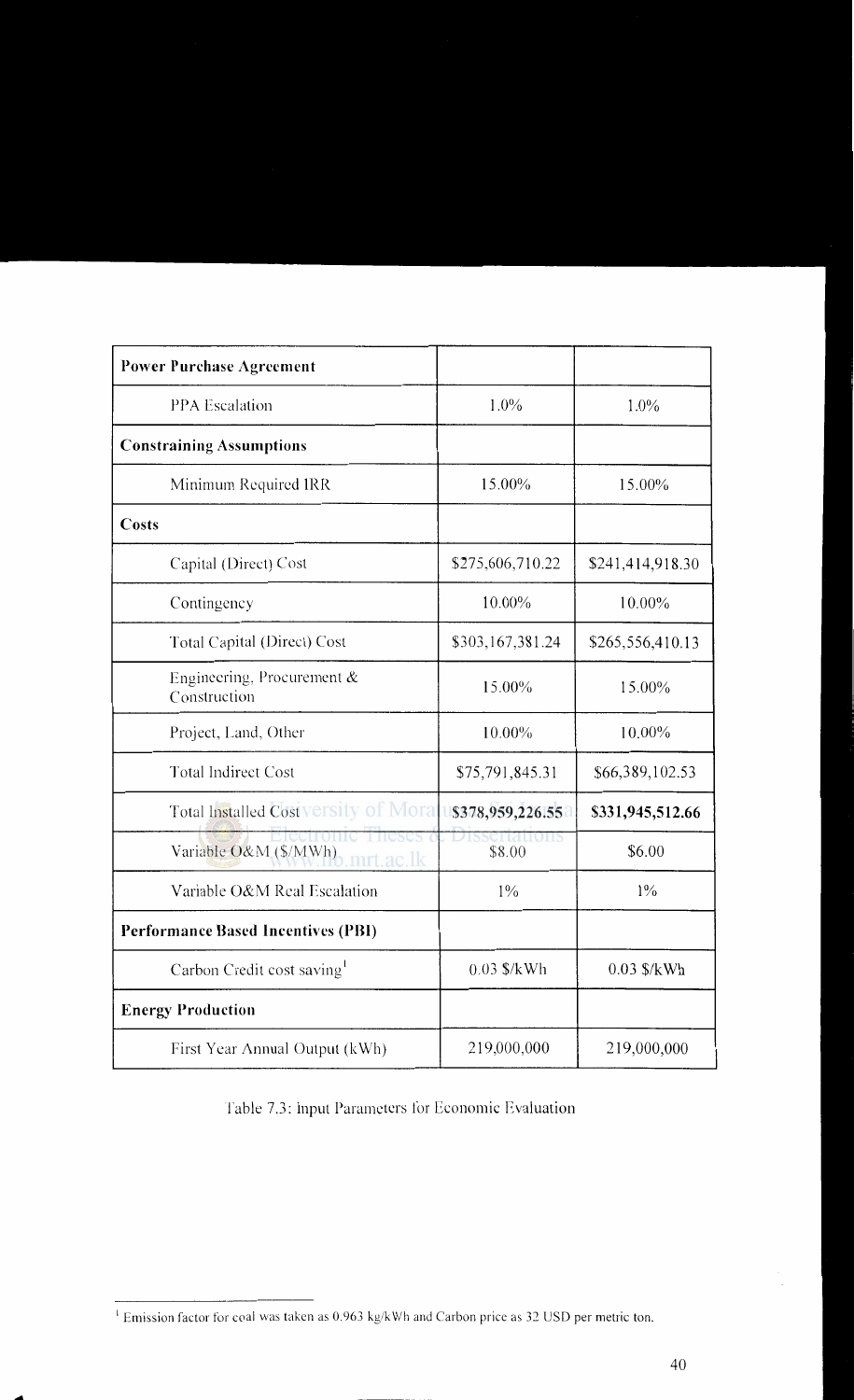Following assumptions were made while the economic evaluation was carried out.

- It is assumed that the project is carried out by an IPP.
- It was assumed that the project will be a BOI approved project so that 15 year tax exemptions could be obtained. Therefore 30% tax that should be applied for rest of the 15 year was applied for full period of 30 years reducing it to 7.5% as spread sheet model accepts only a single tax rate for the whole period.
- It was assumed that a soft loan having 4% loan rate and a loan period of 20 years could be obtained from Global Environment Fund (GEF) or from World Bank as they arc already providing soft loans for solar thermal projects.
- It was assumed that minimum required IRR is 8% as it is the typical value for such projects.
- It was assumed a power purchase agreement can be made with Ceylon Electricity Board with an escalation rate of 1% per year.
- It was assumed capacity factor of 50% for the evaluation.
- It was assumed the project could obtain the benefit of carbon credit program and the Carbon price as 0.03 \$/kWh which is the current price for such projects. Electronic Theses & Dissertations www.lib.mrt.ac.lk

The final results of the economic evaluation arc given in the table 7 .4.

| <b>Final Results of Economic Evaluation</b> | Case 01 | Case 02 |
|---------------------------------------------|---------|---------|
| Real LCOE (USD cents/kWh)                   | 10.15   | 8.55    |
| Nominal LCOE (USD cents/kWh)                | 13.58   | 11.44   |
| First Year PPA (USD cents/kWh)              | 12.25   | 10.32   |
| Installation cost per kW (USD)              | 7,579.2 | 6,638.9 |

Table 7.4: Final Results of Economic Evaluation

Accordingly if the above assumptions are correct the project becomes an economically viable project.

....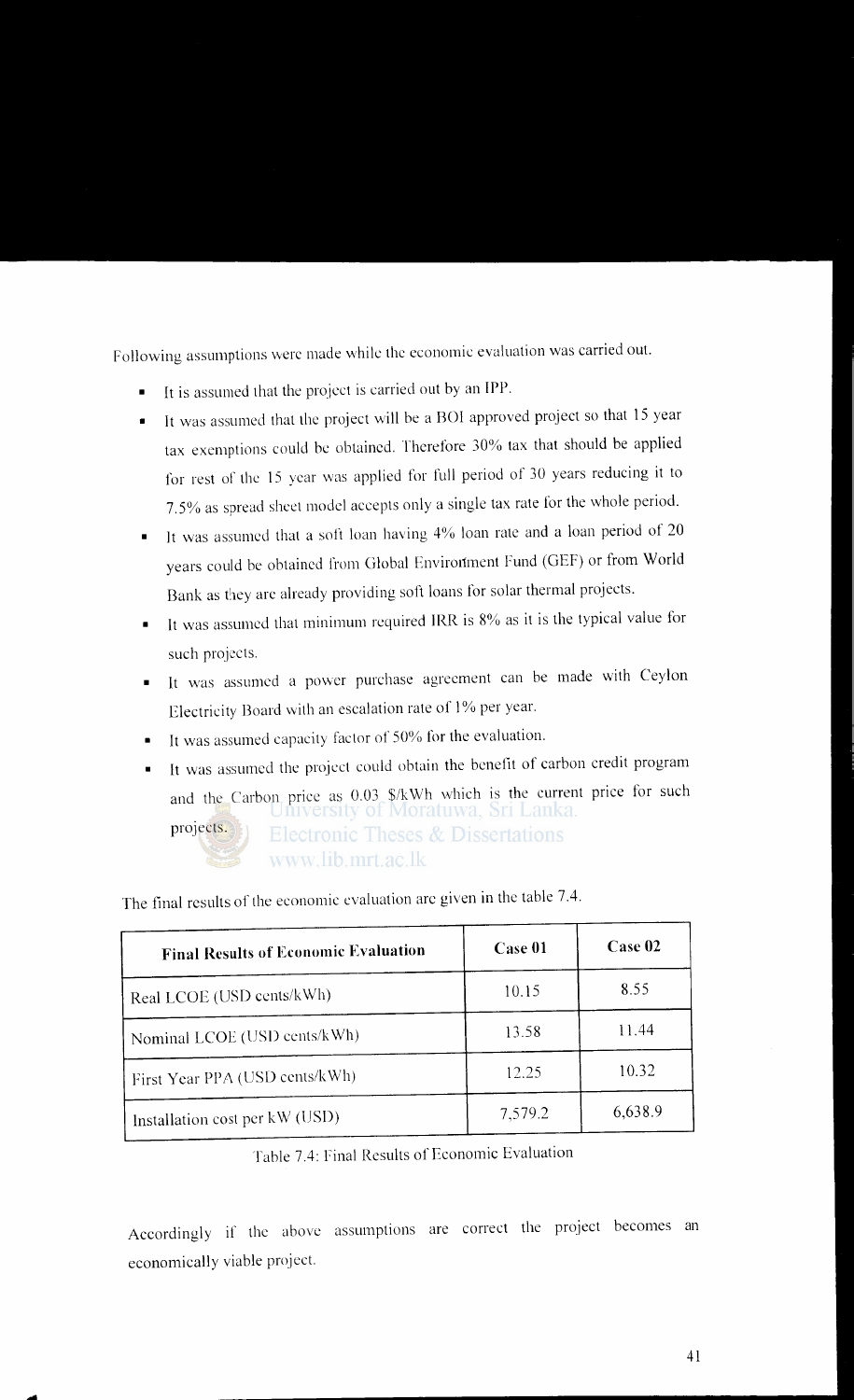| Year           | <b>After Tax Net Equity</b><br><b>Cash Flow</b> | Year          | <b>After Tax Net Equity</b><br><b>Cash Flow</b> |
|----------------|-------------------------------------------------|---------------|-------------------------------------------------|
| $\overline{0}$ | (199, 167, 307.60)                              | 16            | 17,432,581.54                                   |
|                | 14,865,342.78                                   | 17            | 17,594,952.22                                   |
| $\overline{2}$ | 15,040,921.65                                   | 18            | 17,755,608.29                                   |
| 3              | 15,216,215.76                                   | 19            | 17,914,420.52                                   |
| 4              | 15,391,154.61                                   | 20            | 18,071,254.47                                   |
| 5              | 15,565,664.66                                   | 21            | 27,996,023.13                                   |
| 6              | 15,739,669.28                                   | 22            | 28,177,785.90                                   |
| 7              | 15,913,088.58                                   | 23            | 28,358,306.74                                   |
| 8              | 16,085,839.32                                   | 24            | 28,537,475.58                                   |
| 9              | 16,257,834.80                                   | 25            | 28,715,178.06                                   |
| 10             | 16,428,984.71                                   | 26            | 28,891,295.41                                   |
| 11             | 16,599,195.00                                   | 27            | 29,065,704.25                                   |
| 12             | 16,768,367.76                                   | 28            | 29,238,276.47                                   |
| 13             | 16,936,401.05                                   | 29            | 29,408,879.07                                   |
| 14             | 17, 103, 188.78                                 | 30            | 29,577,373.93                                   |
| 15             | 17,268,620.57                                   | Dissertations |                                                 |

The after tax net equity cash flow for case 02 is given below for 30 year analysis period.

Table 7.5: After Tax Net Equity Cash Flow in USD

## **7.4. Sensitivity Analysis**

Considering above two analyses as base cases, a sensitivity analysis is done. All the LCOE values are in USD cents per kWh.

|                                | <b>Total Annual</b><br>Case 01 |                     | Case 02                |                     |                        |
|--------------------------------|--------------------------------|---------------------|------------------------|---------------------|------------------------|
| Capacity<br><b>Factor (CF)</b> | Electric<br>Generation         | Real<br><b>LCOE</b> | Nominal<br><b>LCOE</b> | Real<br><b>LCOE</b> | Nominal<br><b>LCOE</b> |
| 0.3                            | 131,400,000.00                 | 18.05               | 24.15                  | 15.47               | 20.70                  |
| 0.4                            | 175,200,000.00                 | 13.11               | 17.54                  | 11.14               | 14.91                  |
| 0.5                            | 219,000,000.00                 | 10.15               | 13.58                  | 8.55                | 11.44                  |
| 0.6                            | 262,800,000.00                 | 8.17                | 10.93                  | 6.82                | 9.12                   |
| 0.7                            | 306,600,000.00                 | 6.76                | 9.04                   | 5.58                | 7.47                   |
| 0.8                            | 350,400,000.00                 | 5.70                | 7.62                   | 4.65                | 6.22                   |

The variation of LCOE against different capacity factors is given below.

Table 7.6: LCOE vs. Capacity Factor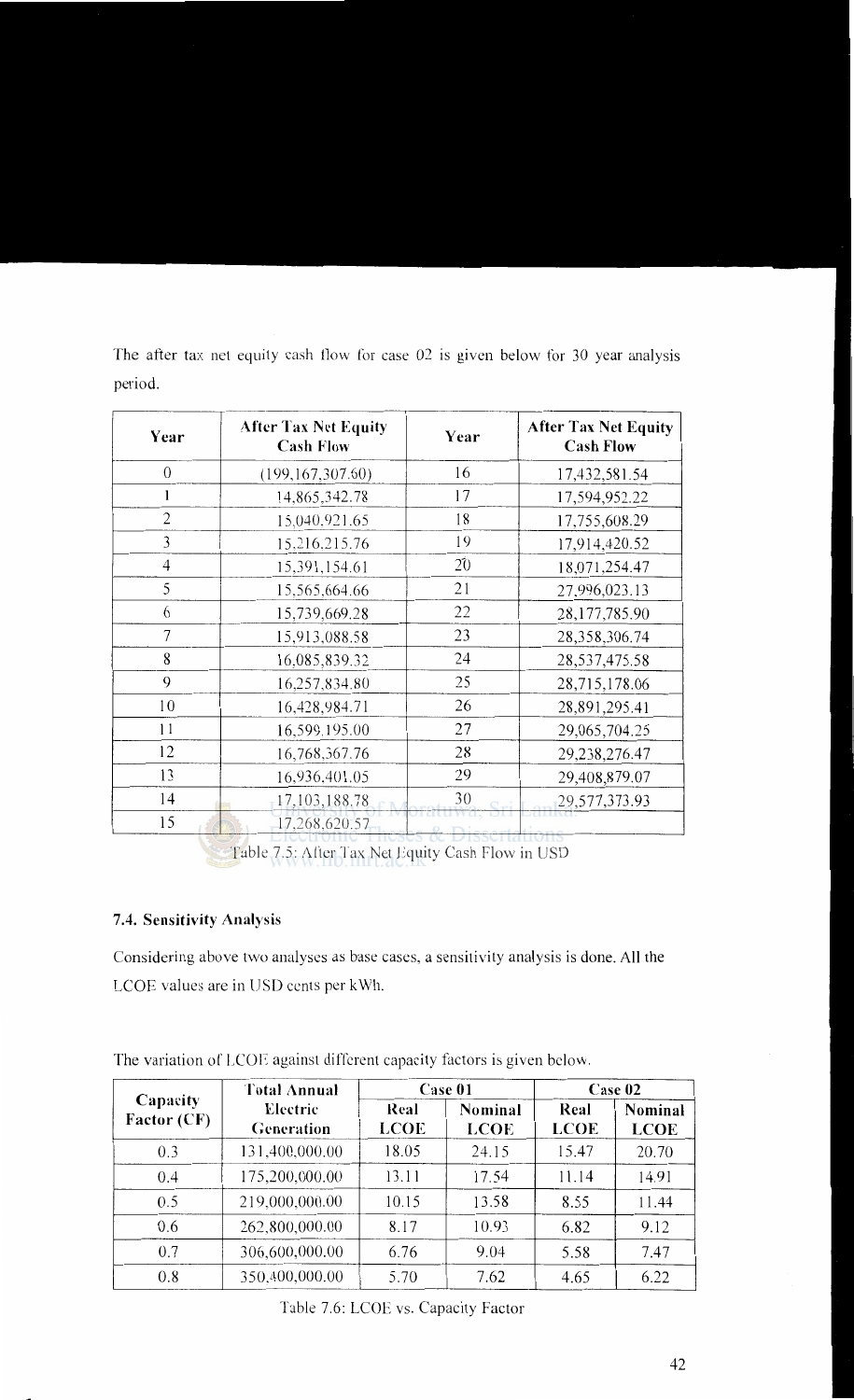|                           | Case 01             |                        | Case 02             |                               |
|---------------------------|---------------------|------------------------|---------------------|-------------------------------|
| <b>Real Discount Rate</b> | Real<br><b>LCOE</b> | Nominal<br><b>LCOE</b> | Real<br><b>LCOE</b> | <b>Nominal</b><br><b>LCOE</b> |
| $3.5\%$                   | 10.10               | 13.62                  | 8.51                | 11.47                         |
| $4\%$                     | 10.15               | 13.58                  | 8.55                | 11.44                         |
| $6\%$                     | 10.33               | 13.42                  | 8.71                | 11.30                         |
| $8\%$                     | 10.50               | 13.28                  | 8.85                | 11.19                         |
| 10%                       | 10.65               | 13.17                  | 8.98                | 11.09                         |

The variation of LCOE against different real discount rates is given below.

Table 7.7: LCOE vs. Real Discount Rate

The variation of LCOE against minimum required IRR is given below.

|                               | Case 01             |                        | Case 02             |                        |
|-------------------------------|---------------------|------------------------|---------------------|------------------------|
| <b>Minimum Required IRR</b>   | Real<br><b>LCOE</b> | Nominal<br><b>LCOE</b> | Real<br><b>LCOE</b> | Nominal<br><b>LCOE</b> |
| University of 17.05%<br>$4\%$ |                     | 9.43                   | 5.85                | 7.83                   |
| Electronic<br>$6\%$           | 8.54                | 11.43                  | 7.15                | 9.57                   |
| 8%                            | 10.15               | 13.58                  | 8.55                | 11.44                  |
| $10\%$                        | 11.83               | 15.83                  | 10.02               | 13.40                  |
| 15%                           | 16.27               | 21.77                  | 13.90               | 18.59                  |

Table 7.8: LCOE vs. Minimum Required IRR

The variation of LCOE against the availability of Carbon Credit Facility is given below.

|                                      | Case 01             |                        | Case 02             |                        |
|--------------------------------------|---------------------|------------------------|---------------------|------------------------|
| <b>Availability of Carbon Credit</b> | Real<br><b>LCOE</b> | Nominal<br><b>LCOE</b> | Real<br><b>LCOE</b> | Nominal<br><b>LCOE</b> |
| $0.030$ USD per kWh                  | 10.15               | 13.58                  | 8.55                | 11.44                  |
| $0.015$ USD per kWh                  | 11.39               | 15.24                  | 9.79                | 13.10                  |
| Without carbon credit                | 12.63               | 16.90                  | 11.03               | 14.76                  |

Table 7.9: LCOE vs. Availability of Carbon Credit

-